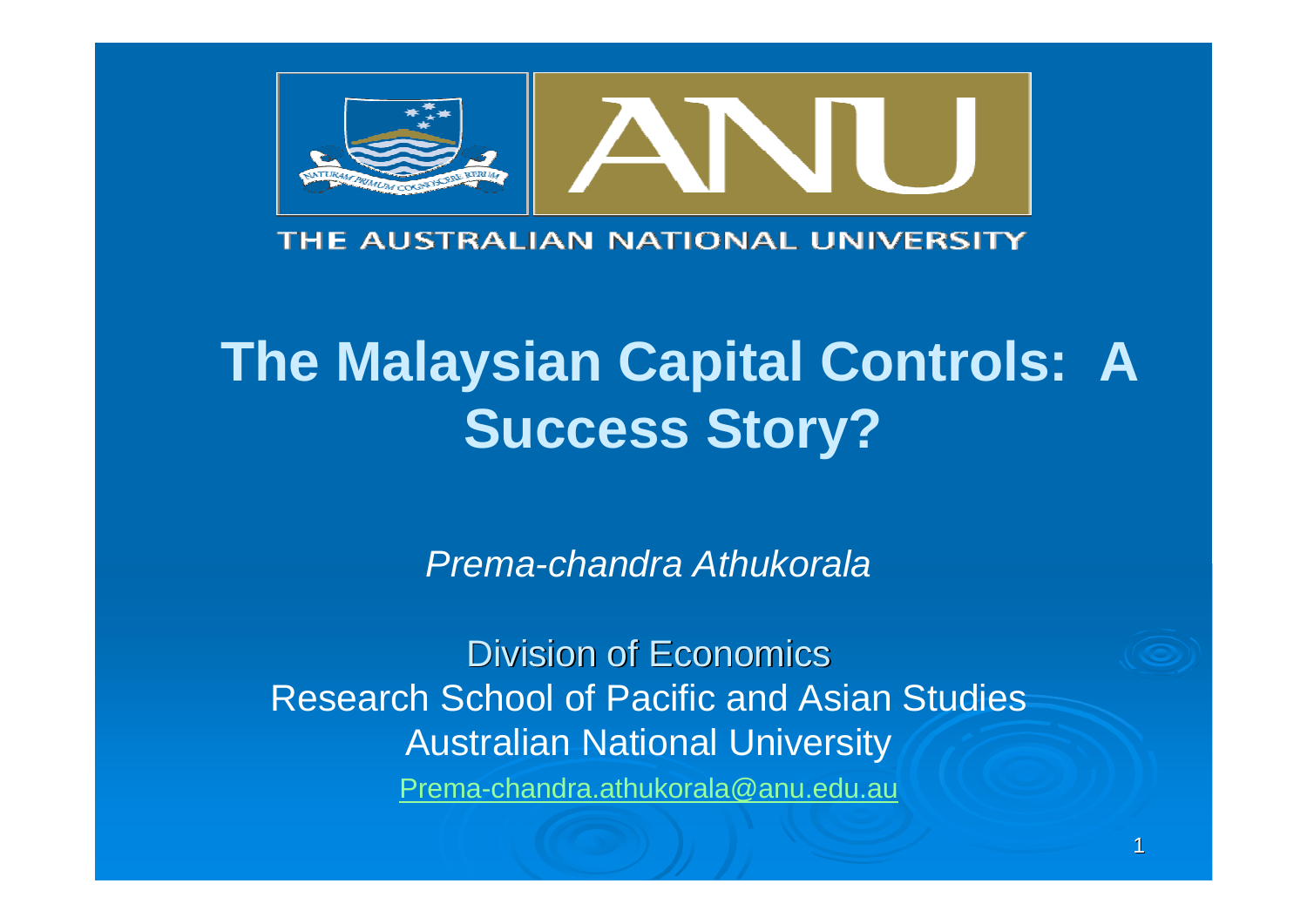## **Purpose/Motivation**

¾Malaysia's radical crisis resolution strategy – $-$  controls on short term capital inflows  $\texttt{+}$ Keynesian the therapy – $-$  the first case of an emerging market economy temporarily reversing the course of capital account opening in a crisis context.

 $\triangleright$  Rapid/smooth recovery following the policy shift, but the economists are divided on whether this episode makes a case for using capital controls as a crisis resolution tool. a crisis resolution tool.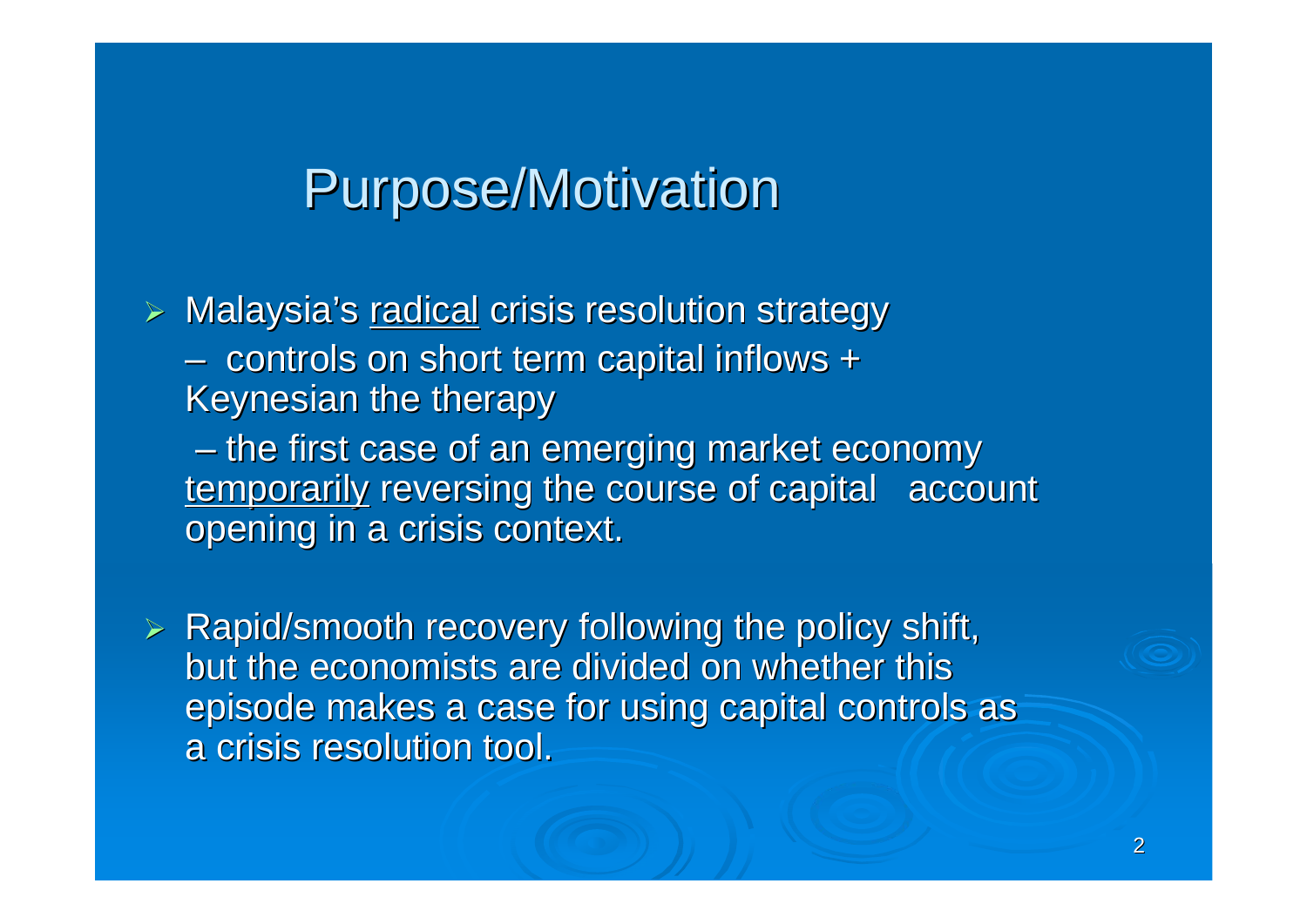Three alternative views:

(1) Capital controls made no difference to the recovery process (Fischer 2003; Dornbusch 2003, IMF 1999) (Fischer 2003; Dornbusch 2003, IMF 1999)

-- a case of 'locking the stable door after the horse has<br>bolted'

Capital had already left Malaysia, and the pressure for<br>capital outflow from the region was coming to an end at the time

Malaysia's recovery was much the same as that of the other crisis-hit countries in the region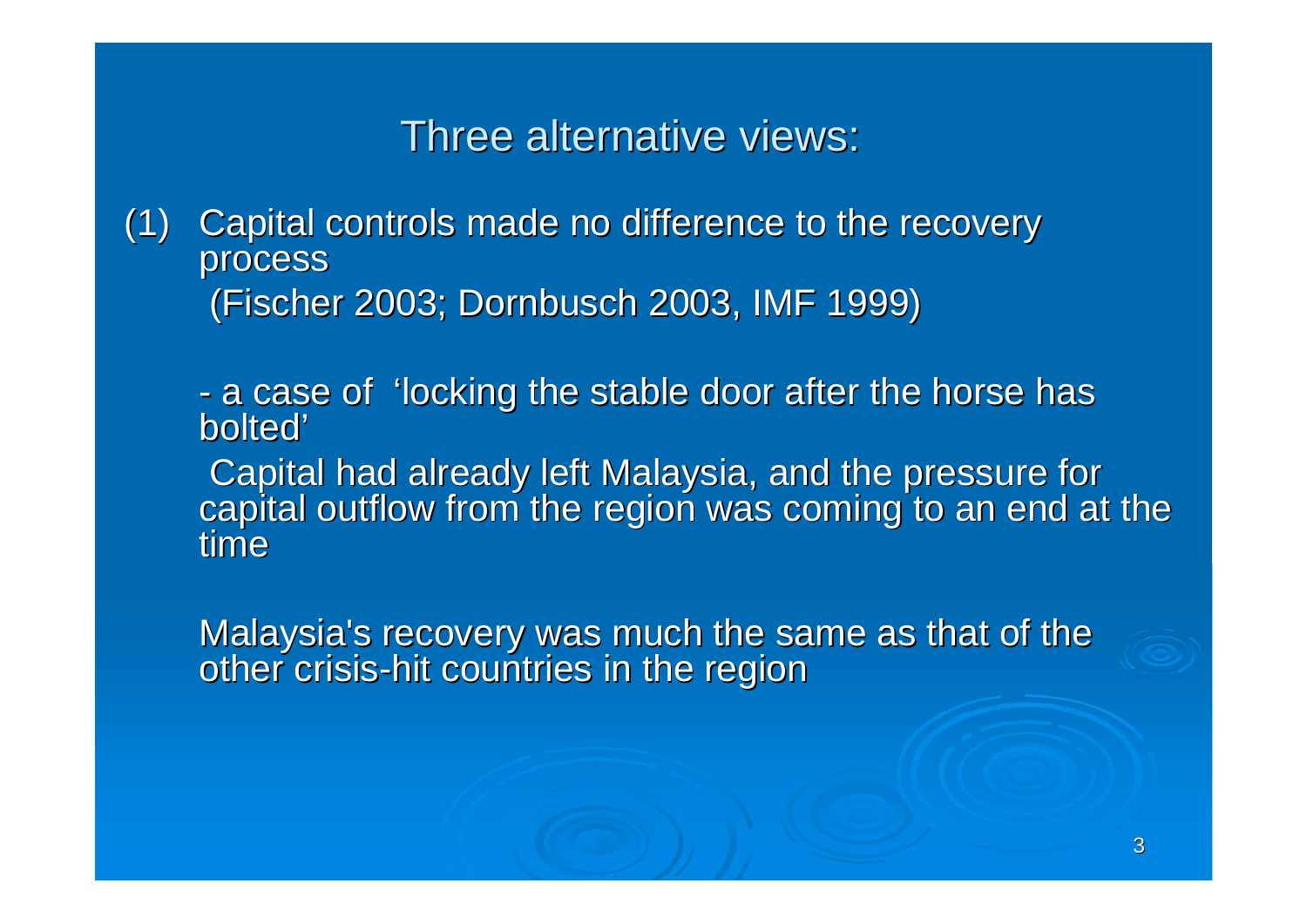(2) Capital Controls have adversely affected long-term<br>growth dynamism of the economy (even if they were<br>instrumental in the recovery) -discouraged new foreign investment, both FDI and<br>portfolio investment

-- control-based political patronage imposed undue<br>economic costs economic costs

-- provided an excuse to ignore/slowdown needed<br>reforms.

(3) Capital controls were instrumental in achieving<br>recovery, while minimizing potential economic<br>disruption and related social cost.

provided the leeway to implement expansionary provided the leeway to implement expansionary monetary/fiscal policy monetary/fiscal policy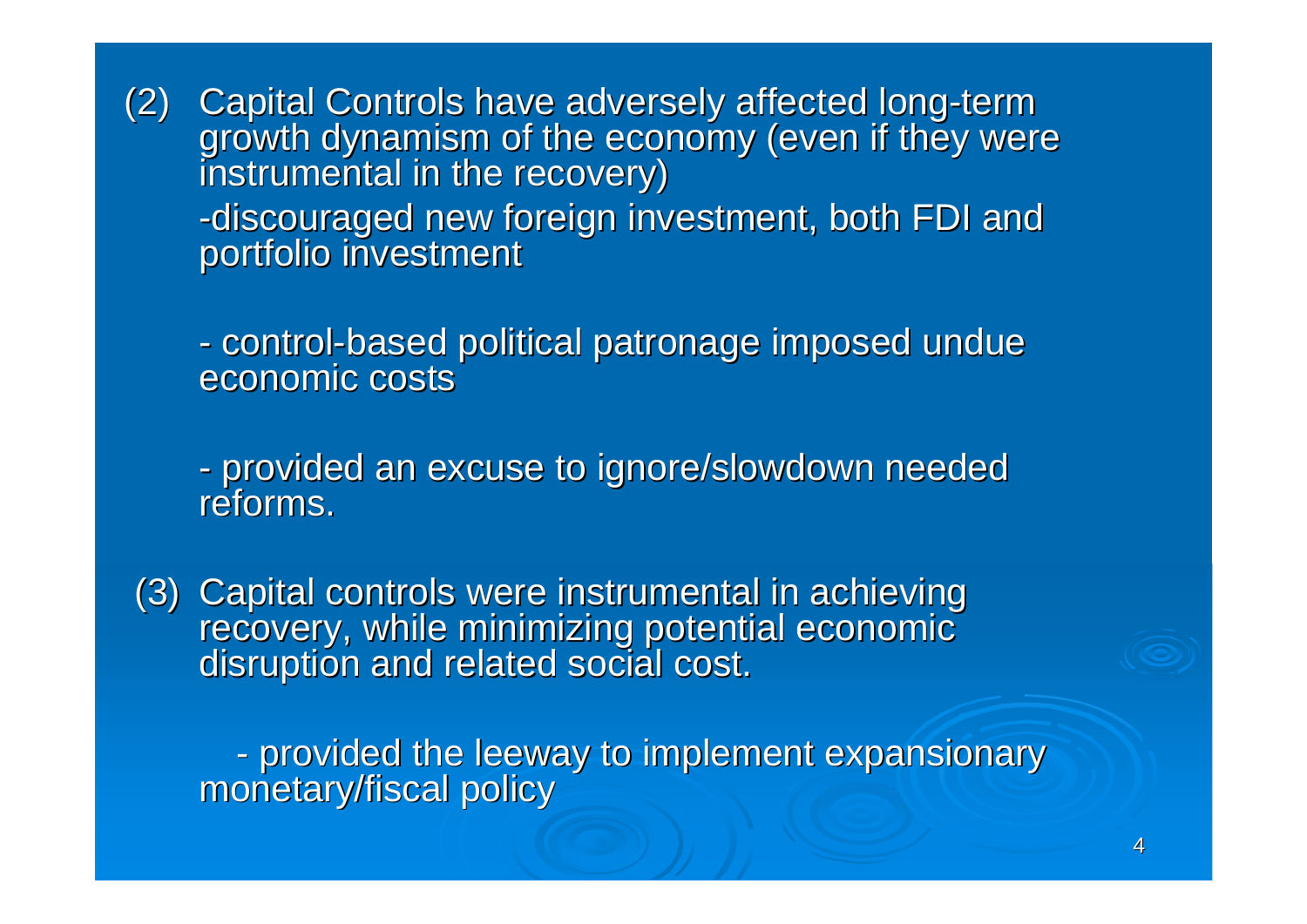A systematic analysis of the Malaysian 'experiment' is important, given the new-found interest in temporary capital inflow controls as a crisis resolution measure

(see King 1999, Krugman 1999, Cooper 1999, Corden 2003, )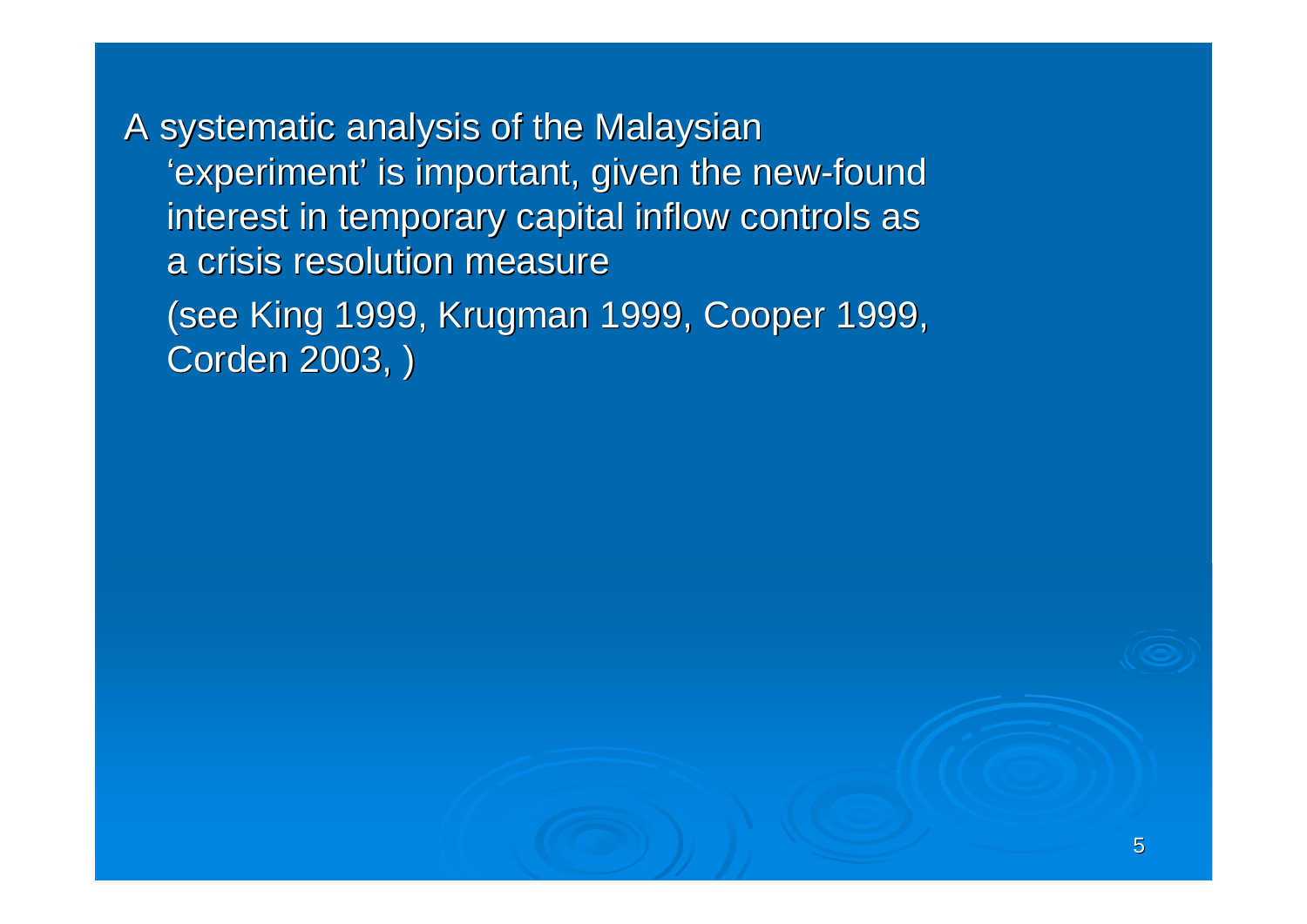## **Structure Structure**

- 2.Capital account opening, capital inflows and signs of vulnerability
- 3. Onset of the crisis, policy muddling through and economic collapse
- 4.Policy U-turn: Capital-control based crisis resolution package
- 5. The recovery
- 6. Have capital controls worked?
- 7.. Conclusions/inferences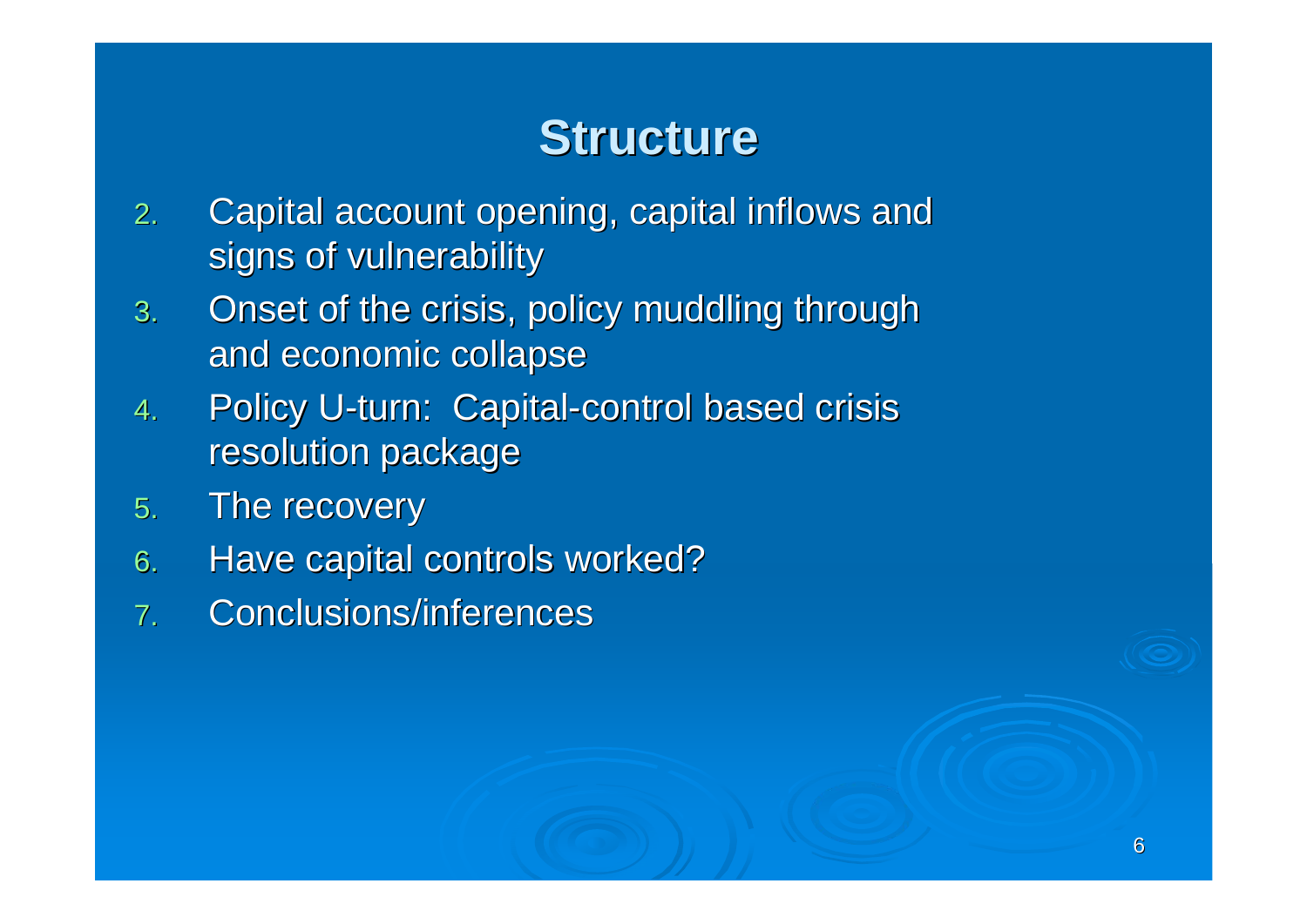### 2.Capital account opening, capital inflows and signs of vulnerability

### **Policy history**

- long-standing commitment to maintaining an open foreign<br>trade and foreign direct investment regime.

- until the mid-1980s, binding restrictions on short-tem ('mobile')<br>capital flows.
- Significant capital opening since then.

## **But**

Restrictions on foreign currency borrowing by residents and domestic currency borrowing by non-<br>residents were never lifted.

For details see Athukorala (2002) For details see Athukorala (2002)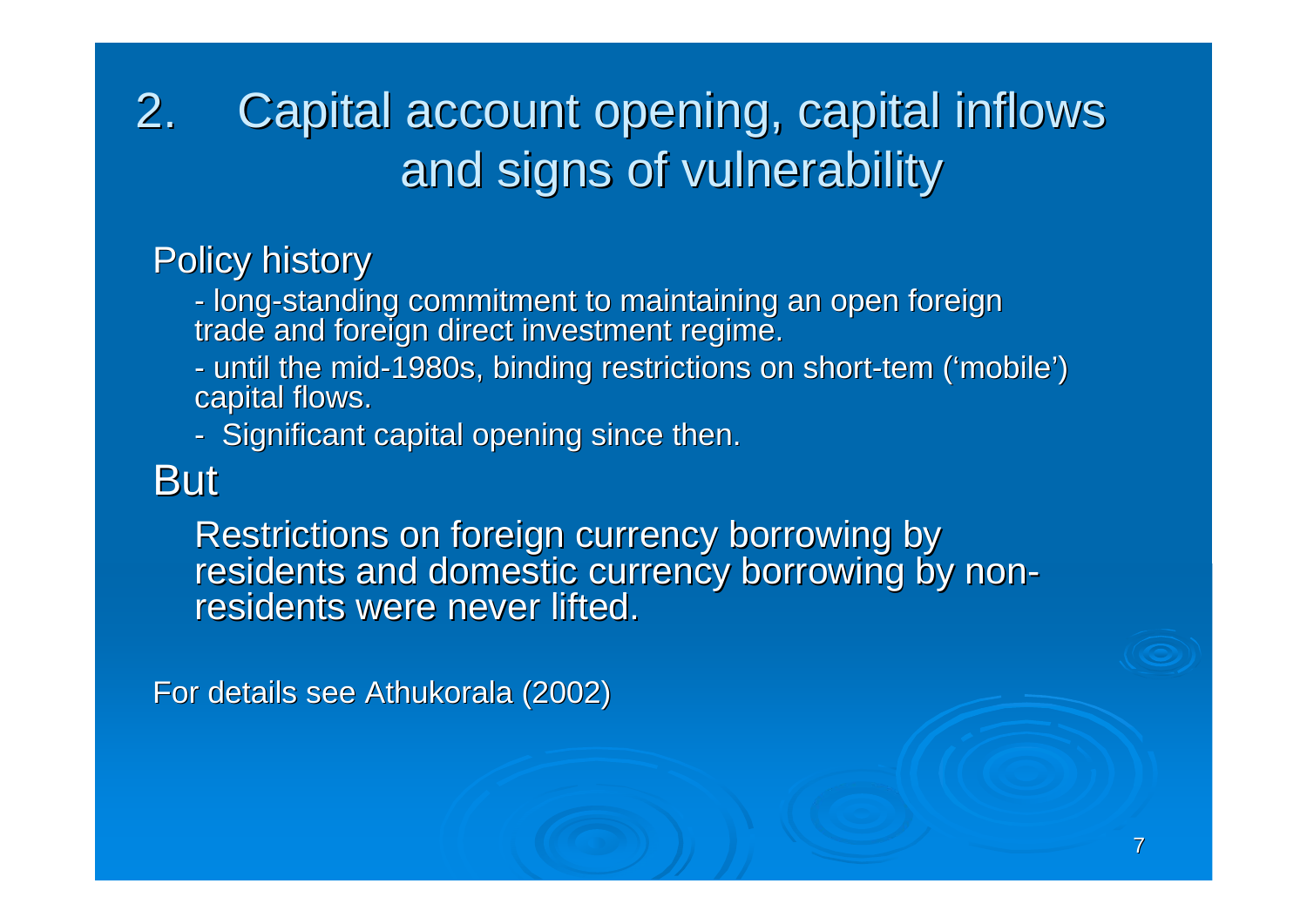## Capital inflows and signs of vulnerability Capital inflows and signs of vulnerability

¾Massive inflow of volatile capital (predominantly portfolio flows) in the early 1990s

-- Share of portfolio capital in total net capital inflows: 1987 -89 1990 1991 1992 1993 89 1990 1991 1992 1993 1994 1995 1996 mid 1994 1995 1996 mid -1997 27 74 60 59 72 80 27 74 60 59 72 80 81 74 72 81 74 72 -- Reserve adequacy ration (RAR, foreign reserves as % of<br>mobile capital)

| 1987-89 1990 1991 1992 1993 1994 1995 1996 mid-1997 |  |  |  |                                 |
|-----------------------------------------------------|--|--|--|---------------------------------|
| 162                                                 |  |  |  | l 158 171 149 124 94 80 72 56 i |

- RAR of other crisis-hit countries, Mid 1977: Indonesia 71; Korea 18; Thailand 45; Philippines 64

Source Athukorala and Warr (2002)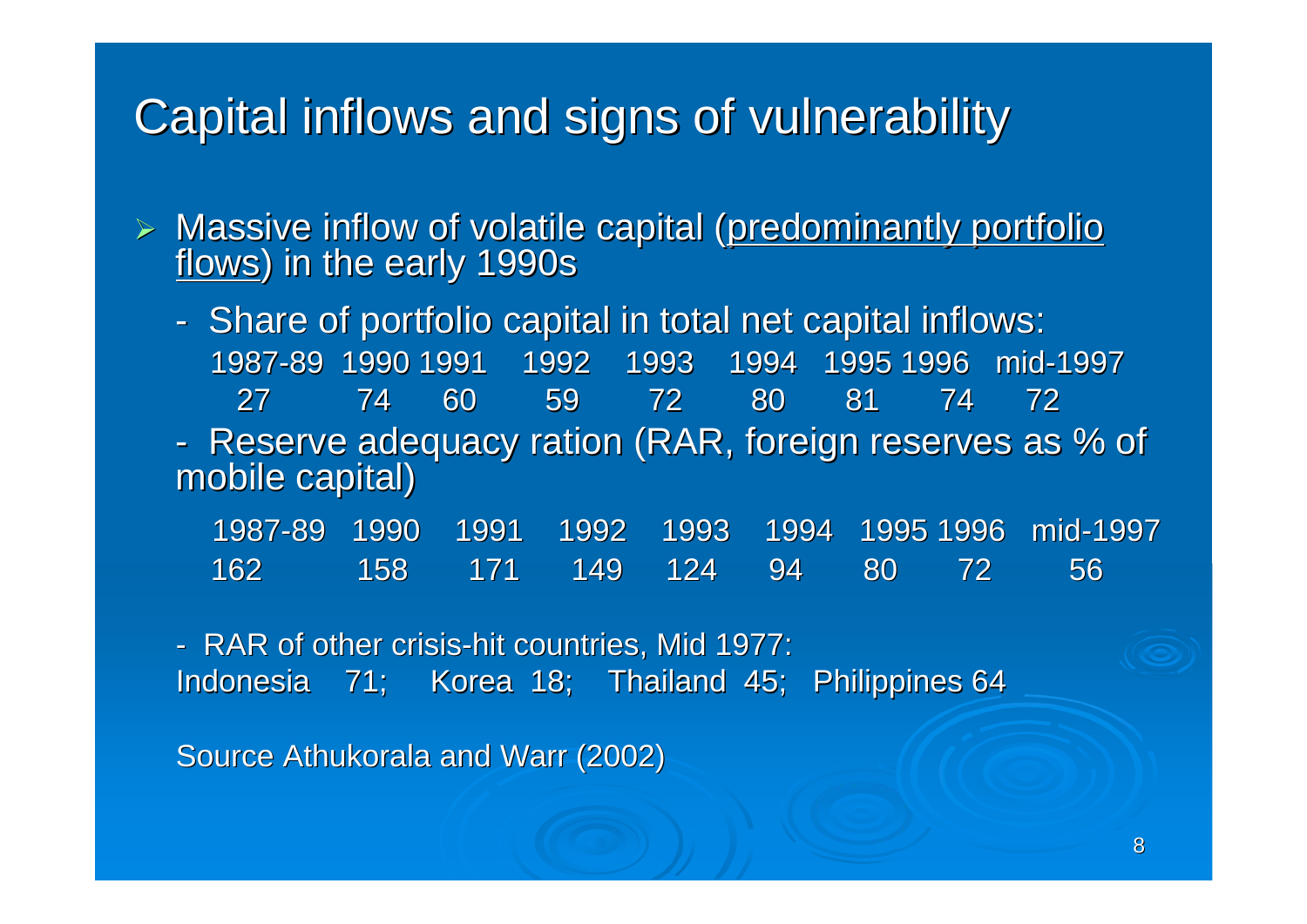Share market boom -- market capitalization to GDP ration in 1996 = 300%, the highest ever in any country 300%, the highest ever in any country -- market leaders were foreign investors

The close link between the Malaysian and Singapore stock and money markets – rapid internationalization of the ringgit.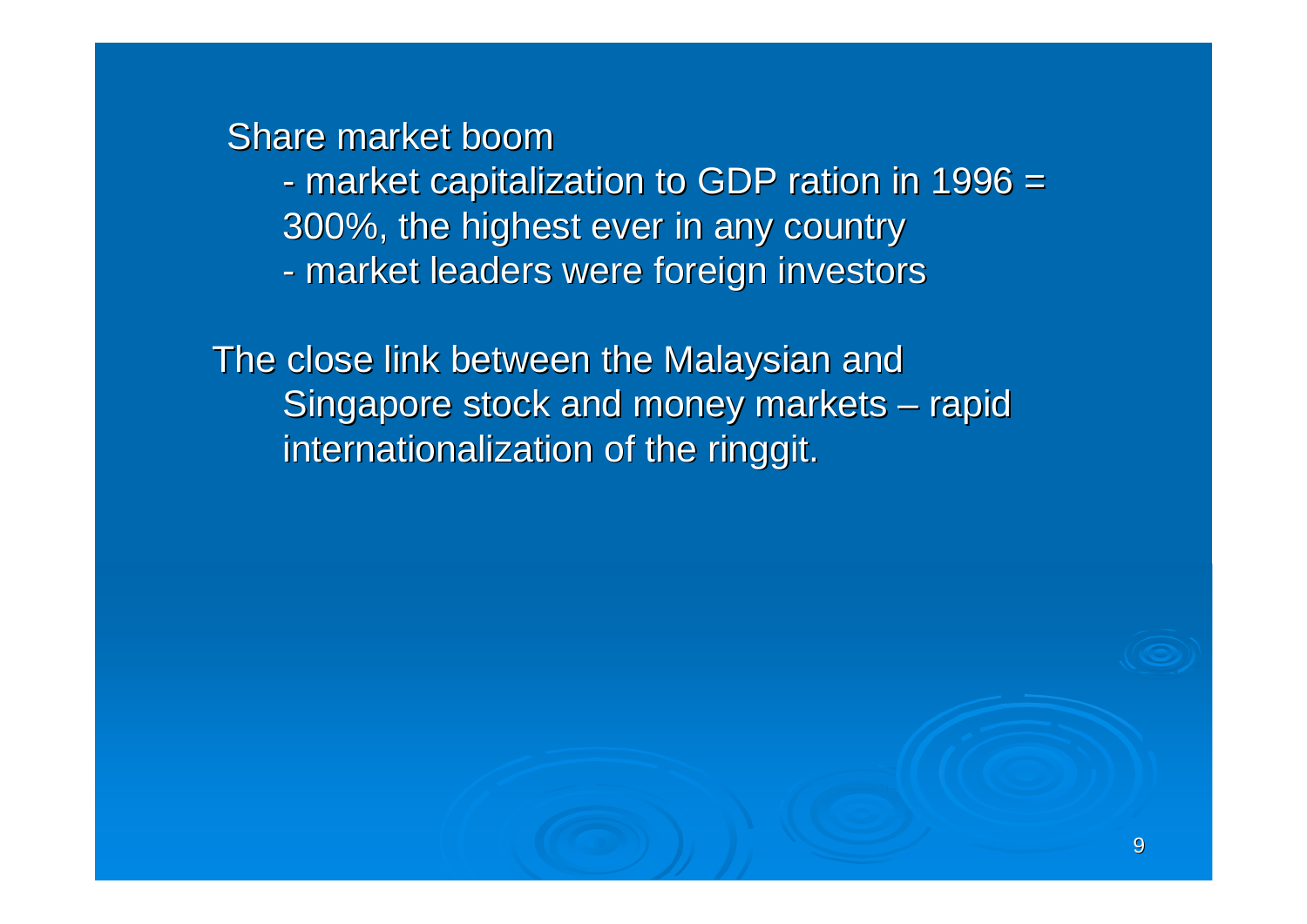Policy slippage that made share market boom a source of vulnerability : vulnerability :

### $\triangleright$  Poor corporate governance

– equity market liberalization was not accompanied by attempts to redress weaknesses of corporate governance

 $\triangleright$  Massive domestic credit expansion with a heavy exposure of bank to share trading and the real estate sector Outstanding back credit to GDP ratio: 1985 -89 85%

1994 120% mid -1997 160%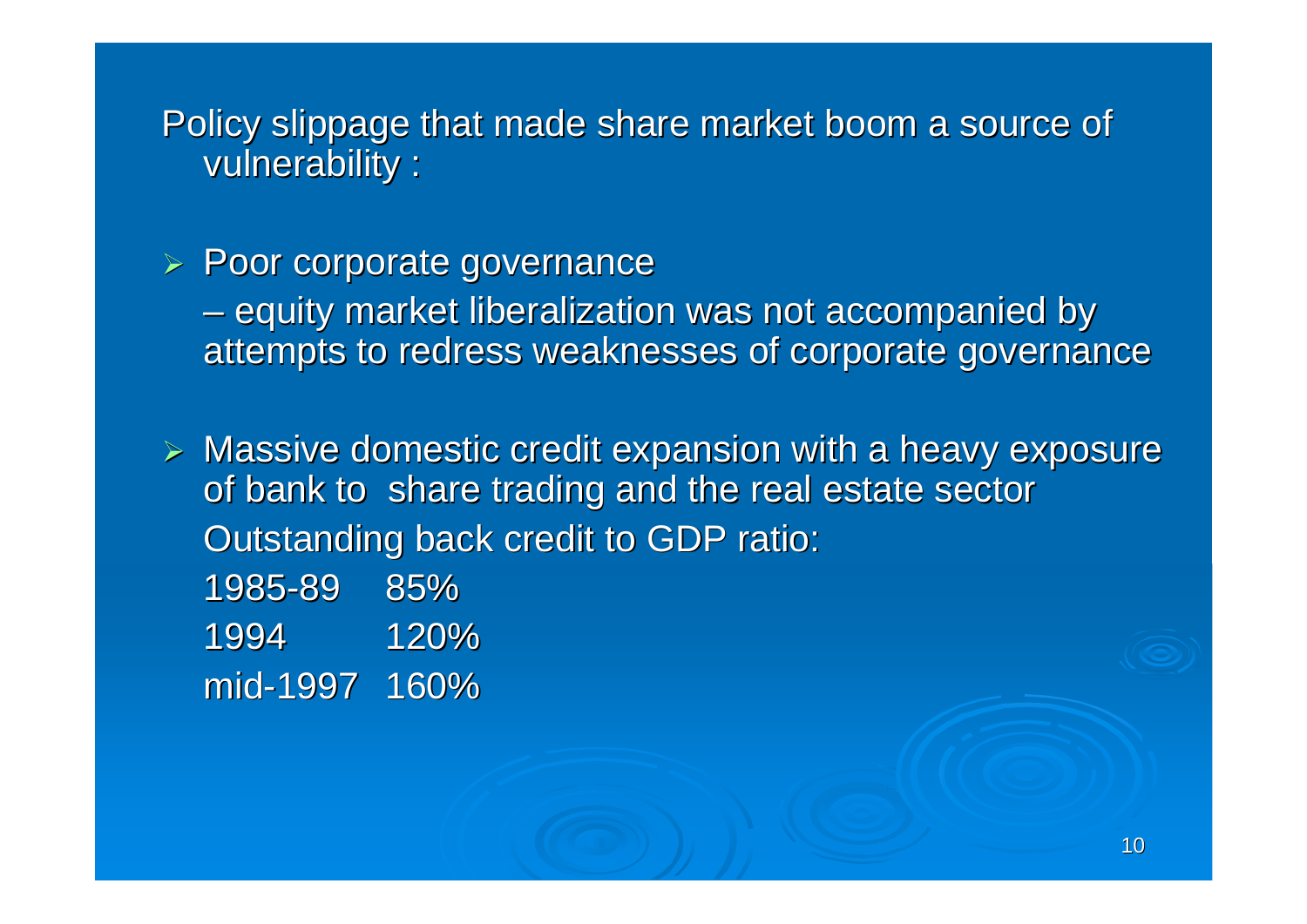3 Onset of the crisis, policy muddling through and economic collapse

 $\triangleright$  Onset of the crisis – From early July 1997, massive selling pressure on the ringgit combined with share market collapse

≻ Policy muddling trough until August 1998 (This was possible because of low foreign debt exposure)

 $\triangleright$  The economy was in a precarious state by the third quarter of 1998 (whereas economies in Thailand and Korea had 1998 (whereas economies in Thailand and Korea had become stabilized and begun to exhibit signs of recovery) . become stabilized and begun to exhibit signs of recovery) .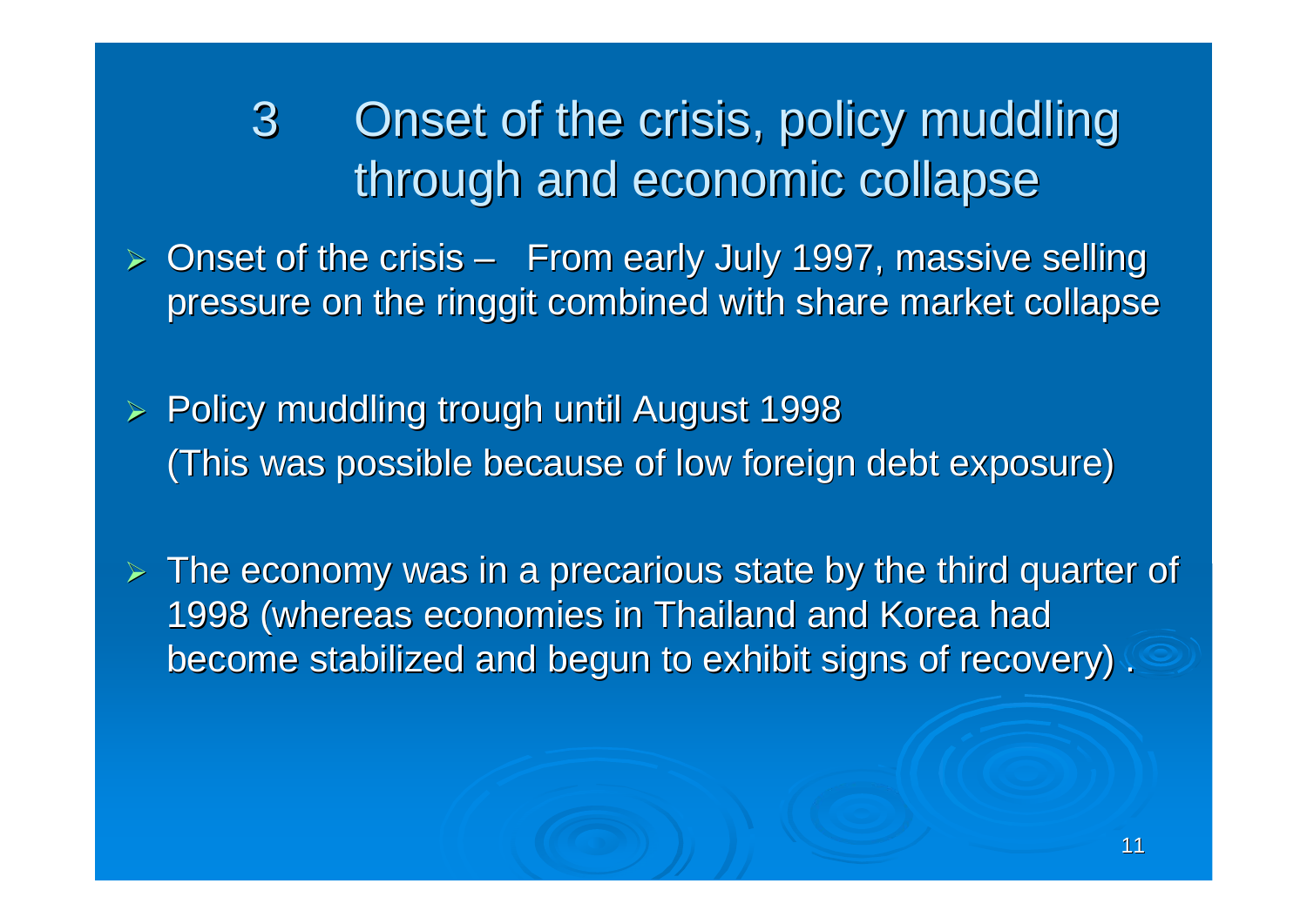# 4. Capital-control based crisis resolution strategy

## Two policy options

- $\triangleright$  Entering into an IMF package ('obtaining a good housekeeping seal')
- $\triangleright$  Resorting to capital controls to combine fixed exchange rate with the Keynesian therapy

Malaysian government (or, rather, Dr Mahathir!) opted for the latter. (why?)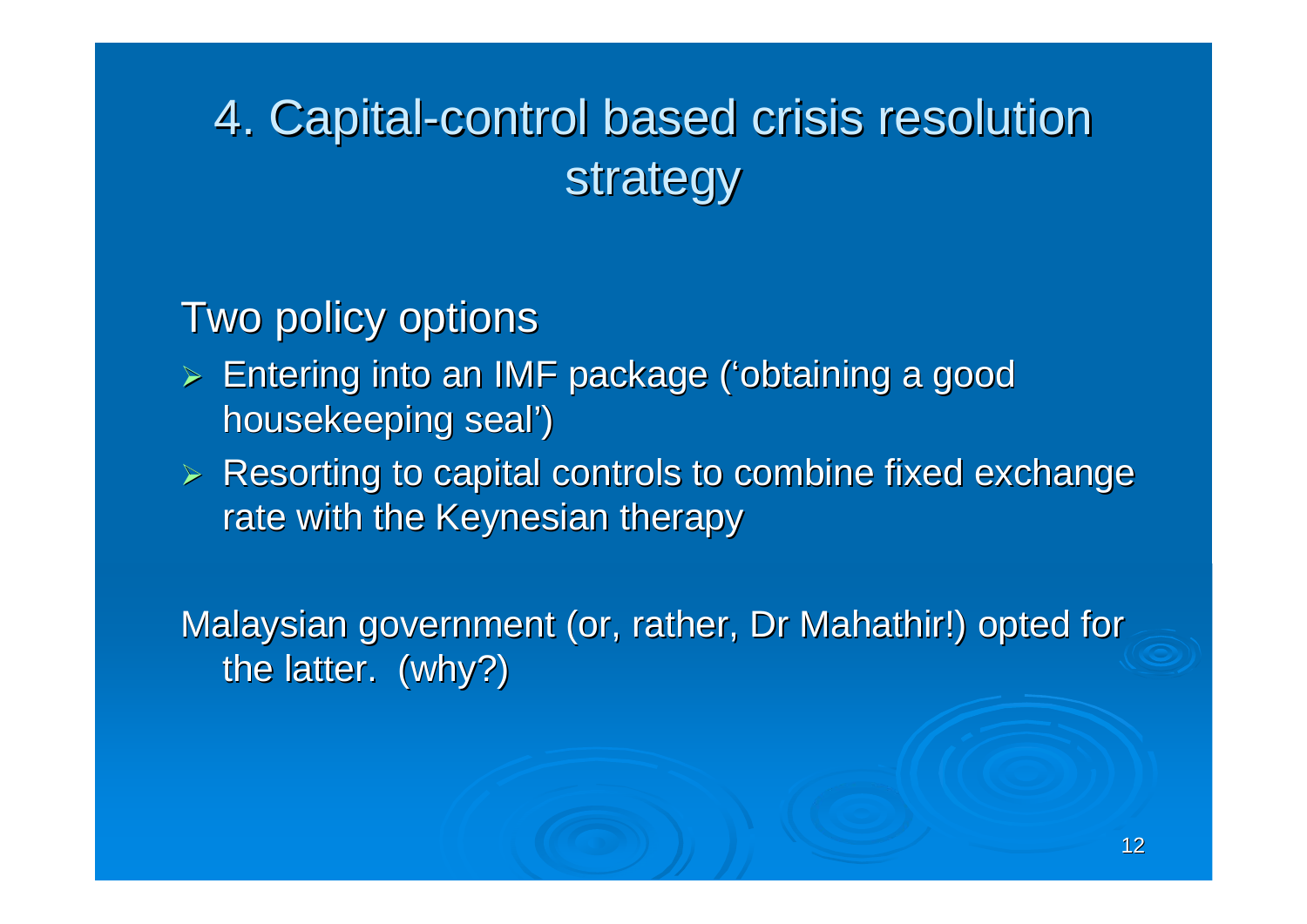## **Capital control-based Policy Package**

- $\bullet$ Strong, but narrowly focused capital controls
- $\bullet$ [Adjustable] Pegged exchange rate (RM 3.80 per US\$)
- $\bullet$ Expansionary fiscal and monetary policy Expansionary fiscal and monetary policy
- $\bullet$ Banking and corporate restructuring

#### The role of capital controls

- $\bigcap$ Supporting the exchange rate peg and
- $\overline{\mathsf{C}}$ Breaking the link between domestic and world interest rates.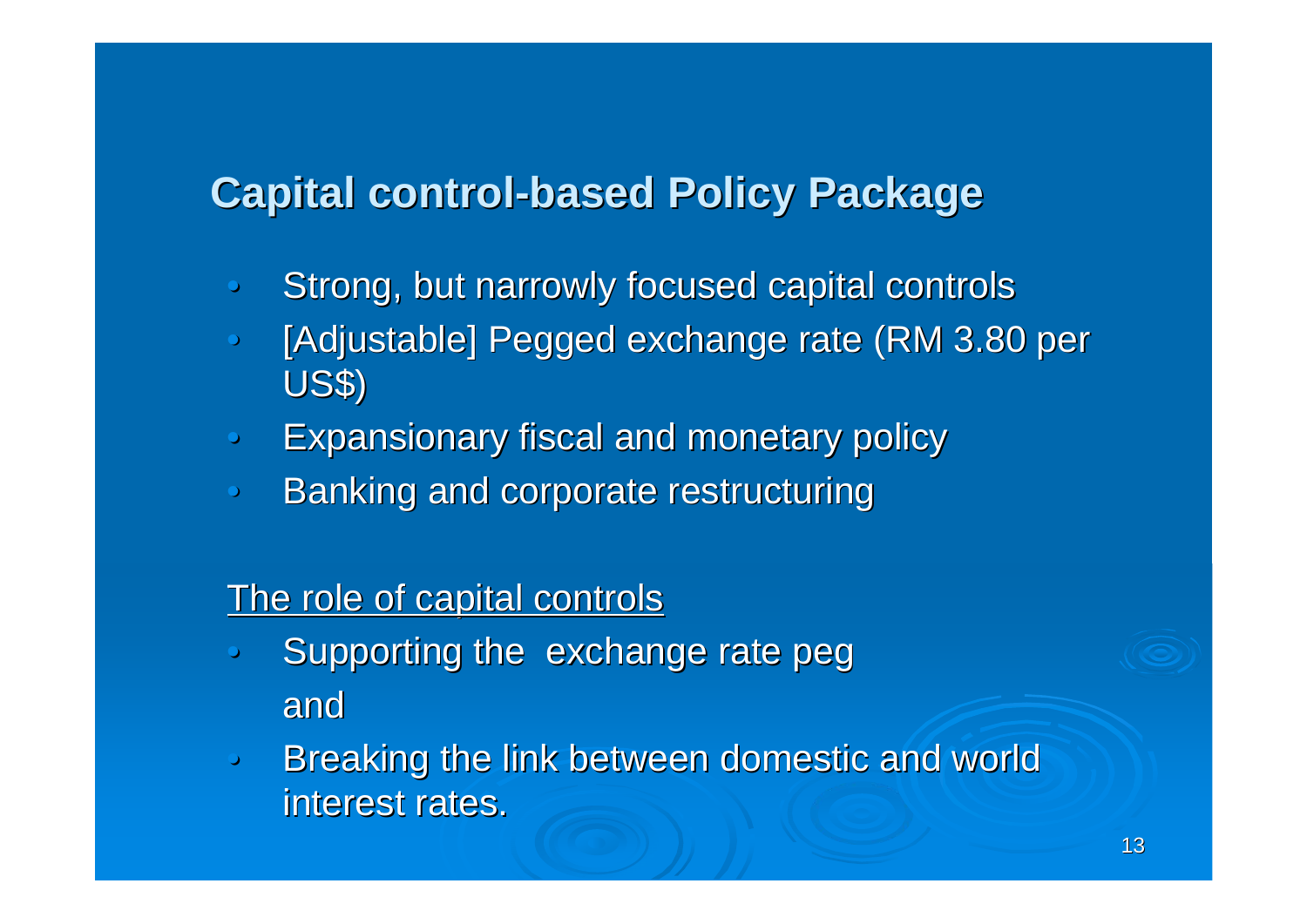## 5 Recovery

- $\triangleright$  Rapid/smooth recovery from about the first quarter of 1999
- $\triangleright$  The economy regained pre-crisis (1996) level of GDP by mid-2000
- $\triangleright$  Public expenditure led the recovery, but because broad based.
- $\triangleright$  Rapid export expansion (on the back of a boom in world electronics industry and favourable primary commodity prices (rubber and palm oil) played a pivotal role, but domestic-oriented industries and non-tradable sectors too played an important part in recovery.
- $\triangleright$  Turnaround of the economy was accompanied by a notable strengthening of the external payments position. By 2000 Malaysia's fiscal position remained perhaps the healthiest among the crisis-hit countries.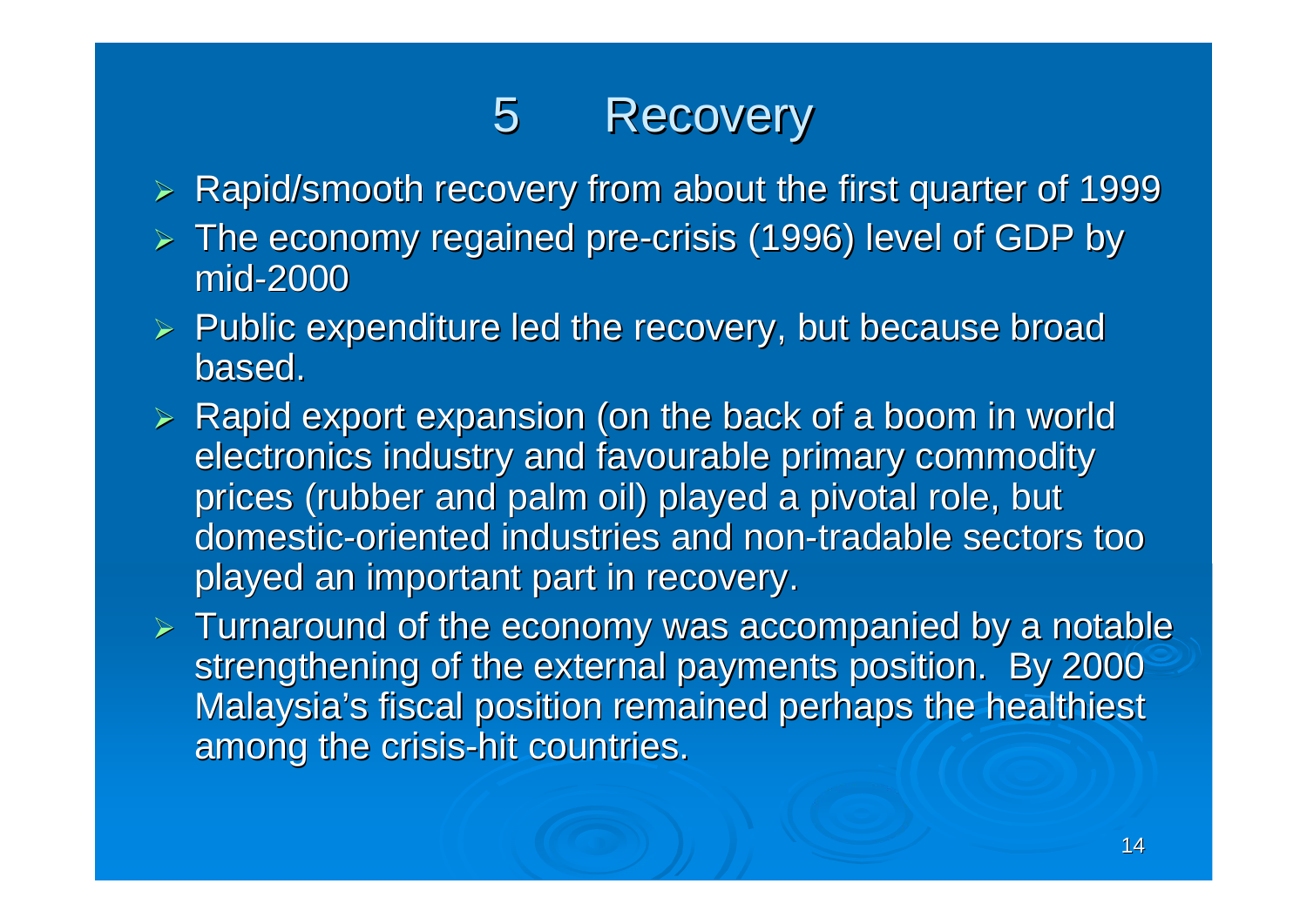**6 Have Capital Controls Worked?** The Malaysian economy did recover following the policy turnaround. But precedence does not necessarily imply causation.

Two inferences based on comparison of Malaysian experience with that of the IMF-program countries:

- $\triangleright$  Capital had already left Malaysia and speculative pressure for capital outflow from the region was coming to an end at the time (controls were a ritualistic locking of the barn door after the horse has bolted)
- $\triangleright$  Not only Malaysia, but also the IMF program countries began to recover about the same time
- Thus, capital controls did not make a 'distinct' contribution to the recovery

(Dornbusch 2003, Fischer 2003)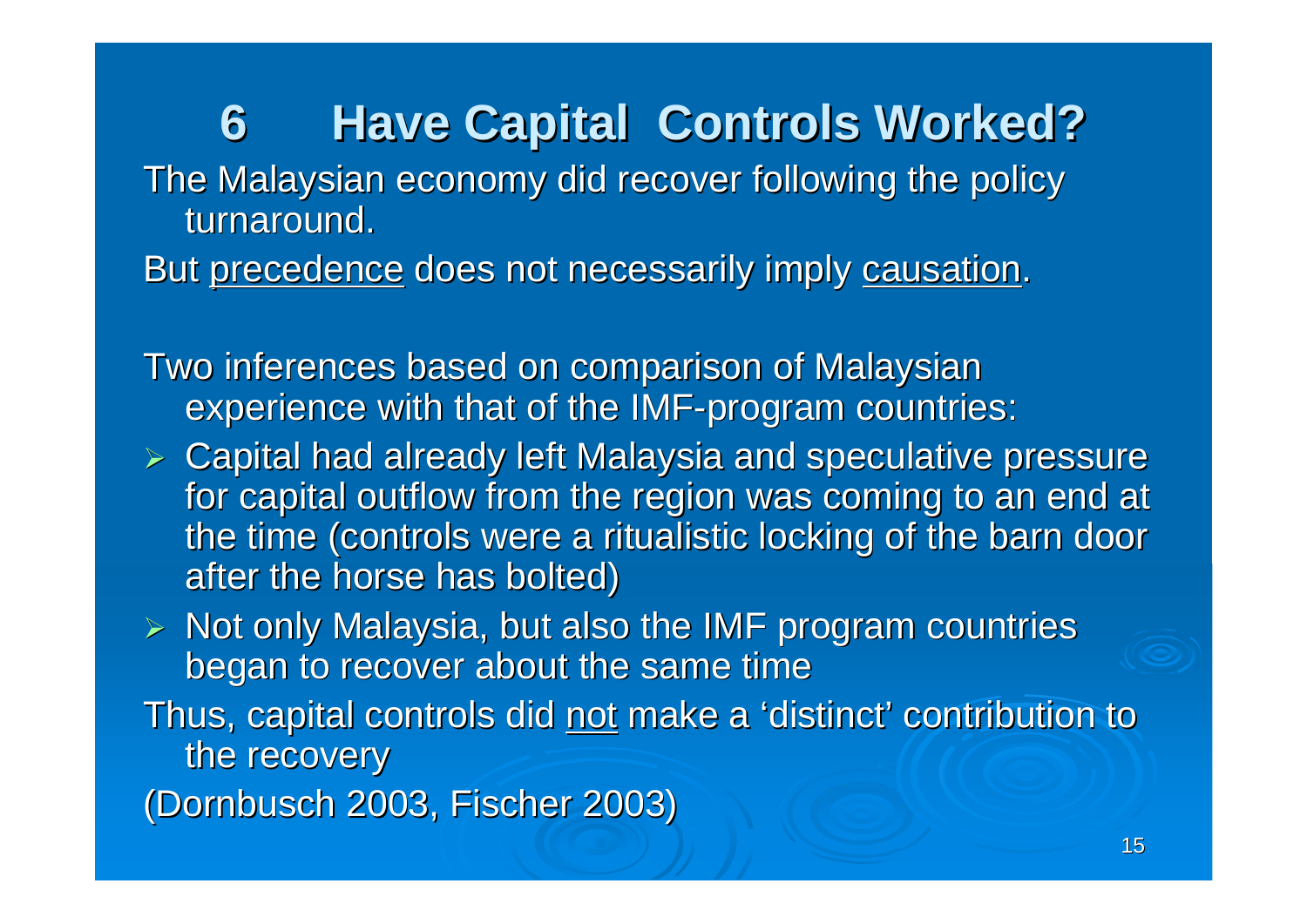### My inferences

'Closing barn door' analogy is wrong for two reasons:

The purpose of capital controls was to set the stage for monetary and fiscal expansion by preventing outflow of funds, both foreign-owned and local, in response to lowering of the domestic interest rate relative to world interest rates under expansionary macroeconomic policy

The potential threat of capital exodus was much greater in Malaysia than in other crisis countries because of the close financial links with Singapore.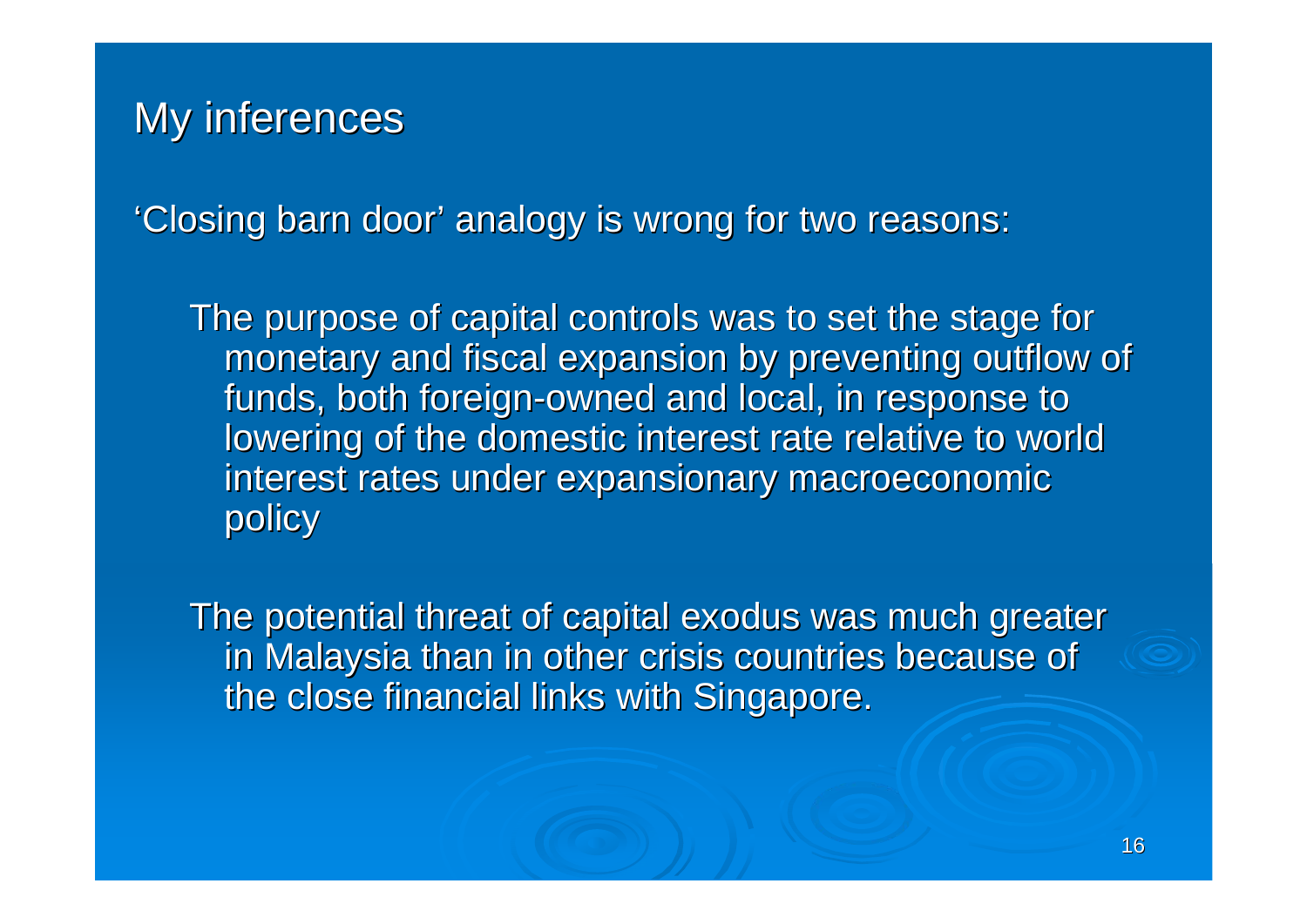$\triangleright$  There is no evidence to suggest that Malaysia has lagged behind the IMF program countries in the recovery process is not consistent with facts. (Table 2, Figure 1)

 $\blacktriangleright$ Paper by Kaplan and Rodrik (2003)

- -- provide econometric evidence in support of the hypothesis that Malaysia's economic recovery was superior to that of Thailand, Indonesia and Korea during the first twelve months following the implementation of capital controls.
- -- Their results are however sensitive to the particular counterfactual used in the comparison.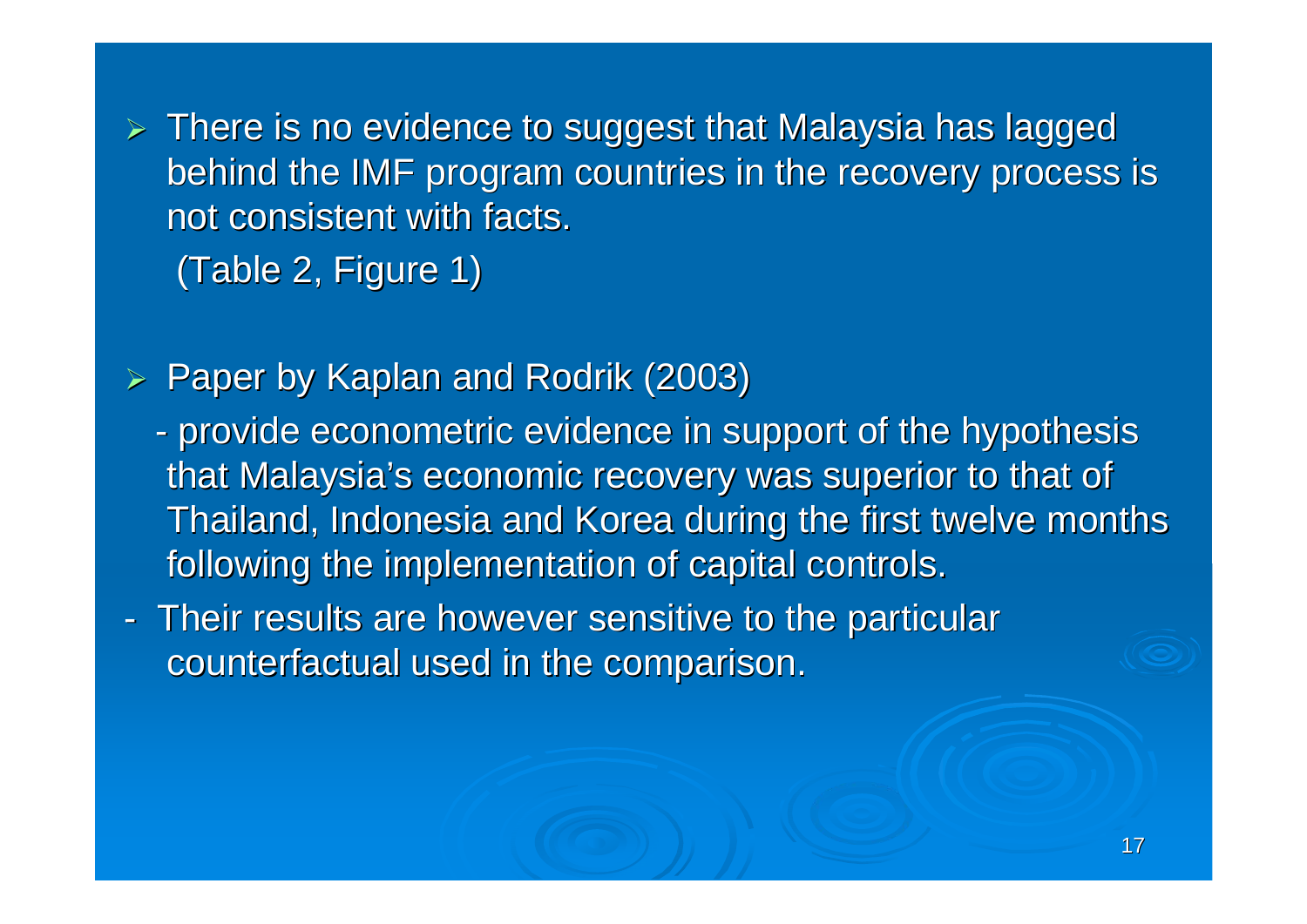### **Figure 1: GDP in Malaysia, Korea and Thailand, 1993q1 -2006q4**



18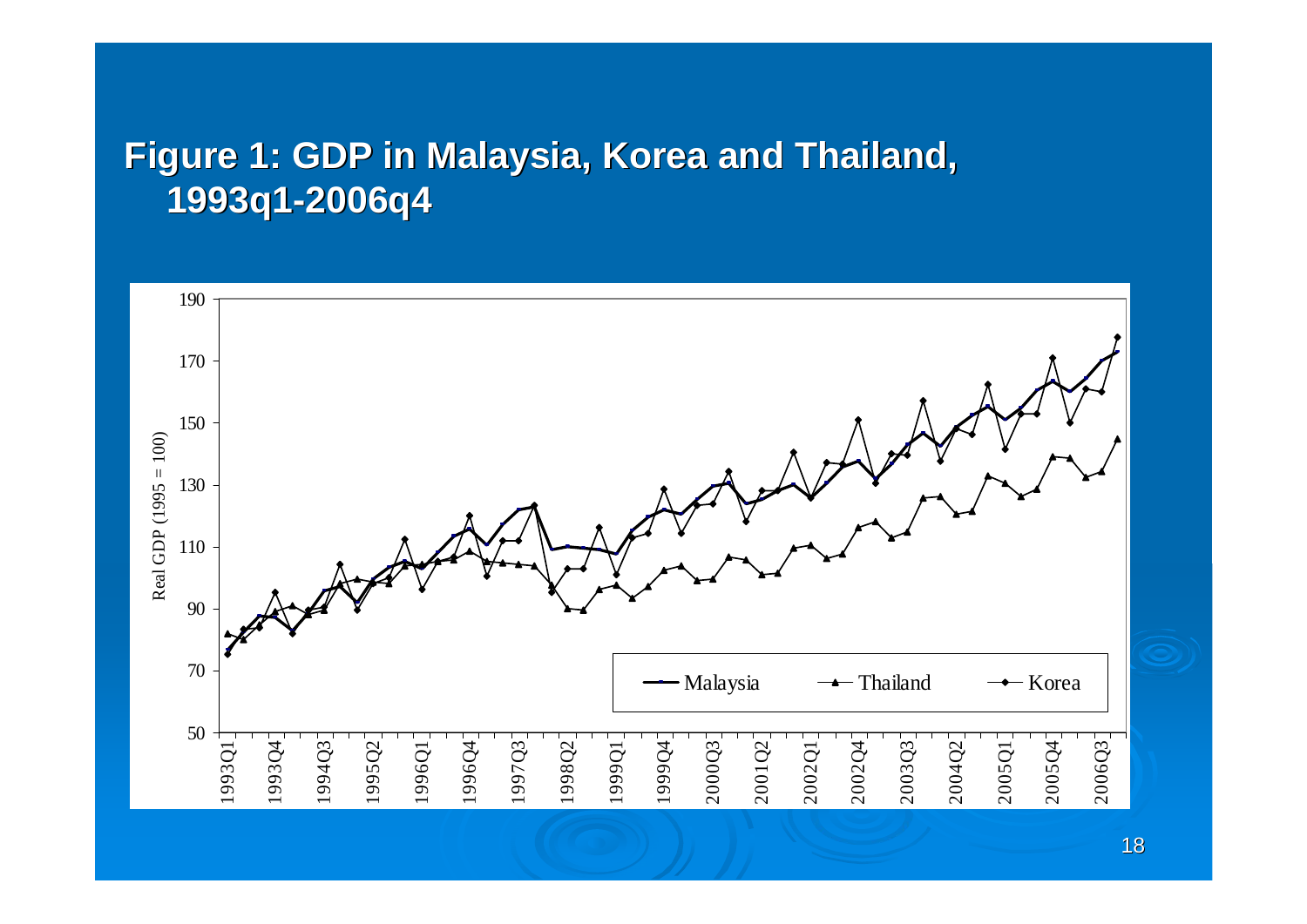### In any case,

There is little justification for posing the question as, 'whether Malaysia has recovered faster than the IMF-program countries'.

The real issue is whether the unorthodox policy choice was a viable alternative for the IMF route in achieving recovery

(Efficacy of a capital-control based policy package as a crisis resolution strategy, failing an early and gracious arrival of the IMF and/or socio-political resistance to going alone the IMF path)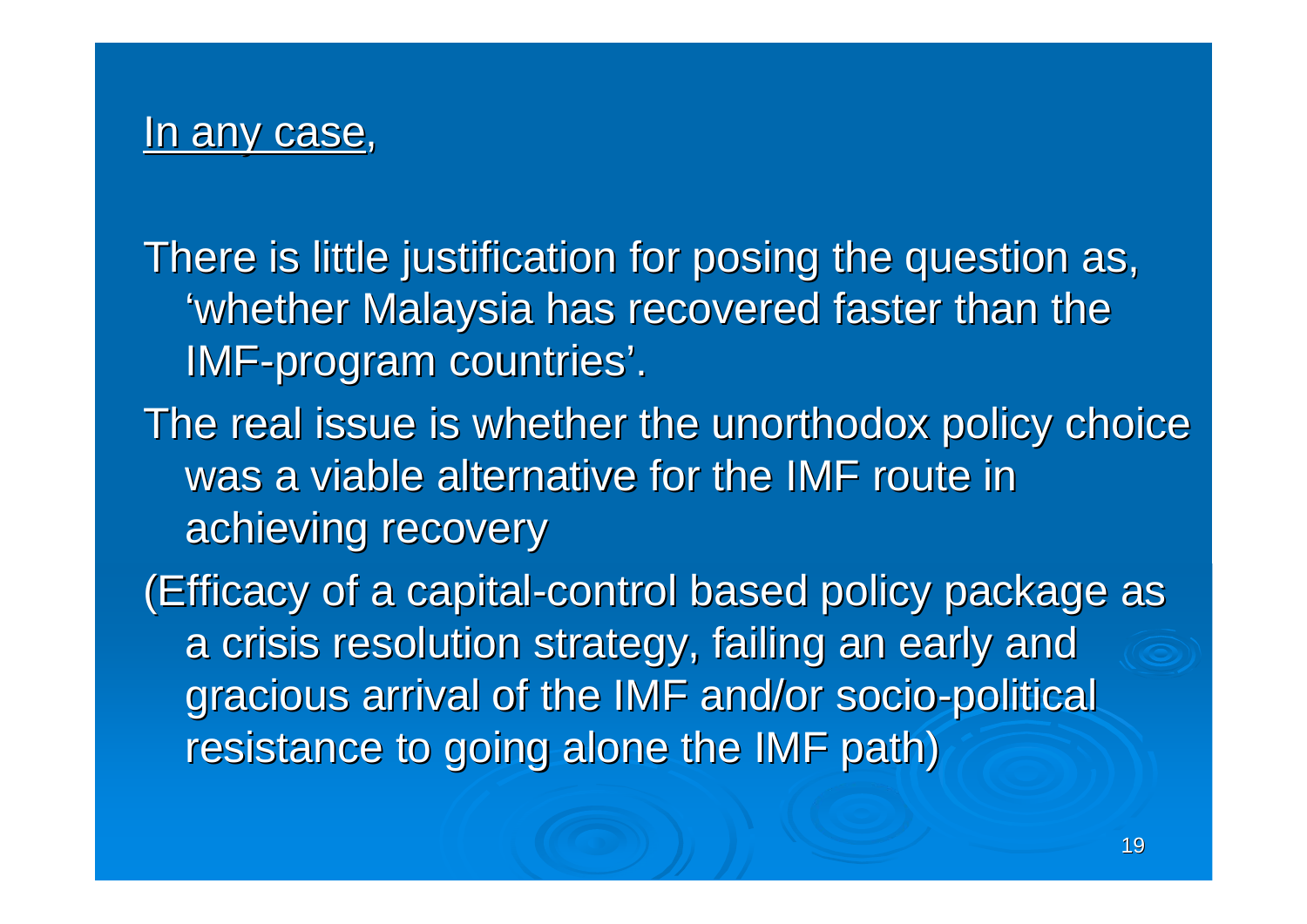## Capital controls and policy autonomy Capital controls and policy autonomy

 $\triangleright$  Imposition of capital controls brought about a dramatic turnaround in the domestic - international interest rate differentials (Figure 2)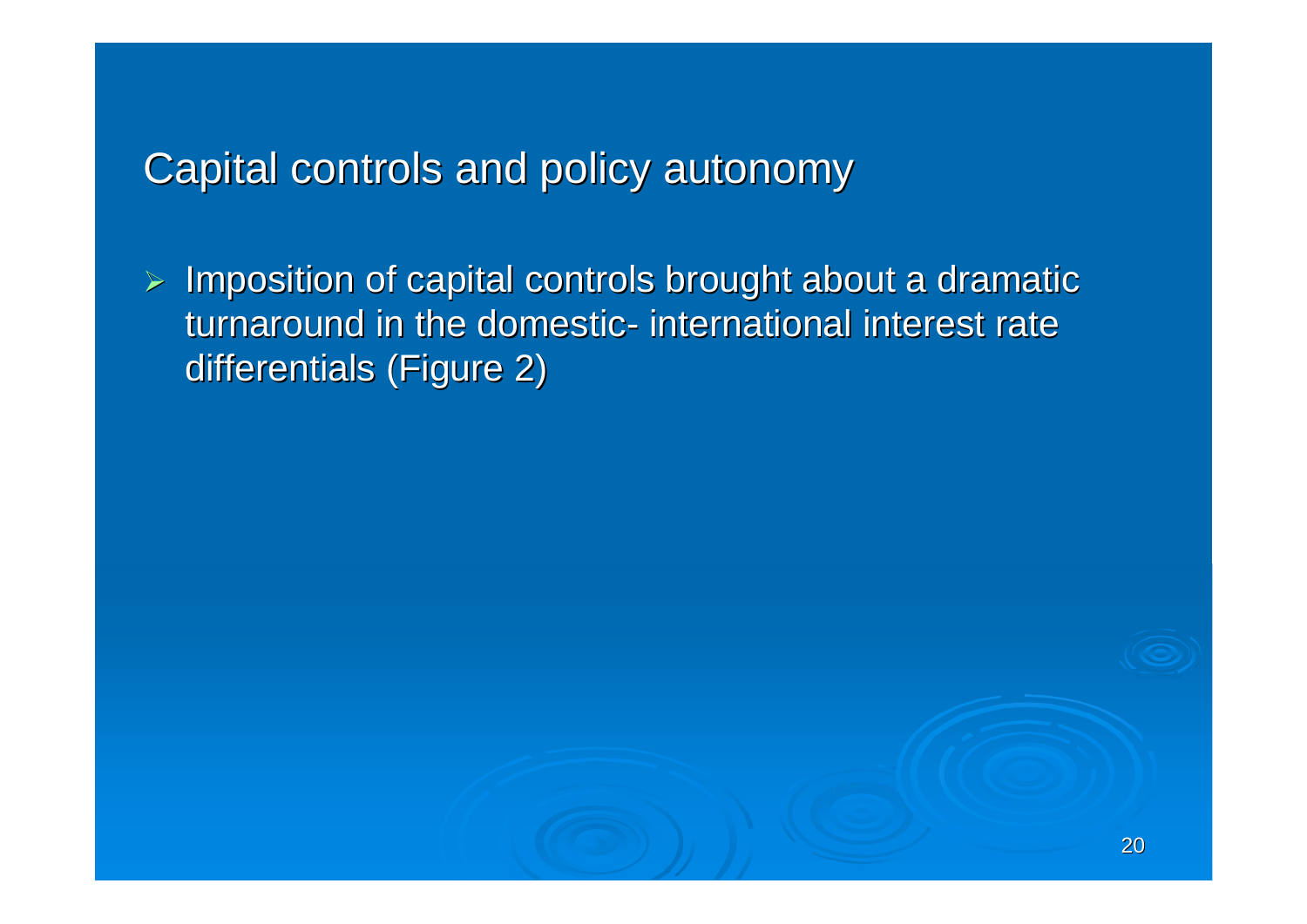**Figure 2: Differential Between Domestic and International Money Market Interest Rates in Malaysia, Korea and Thailand** 

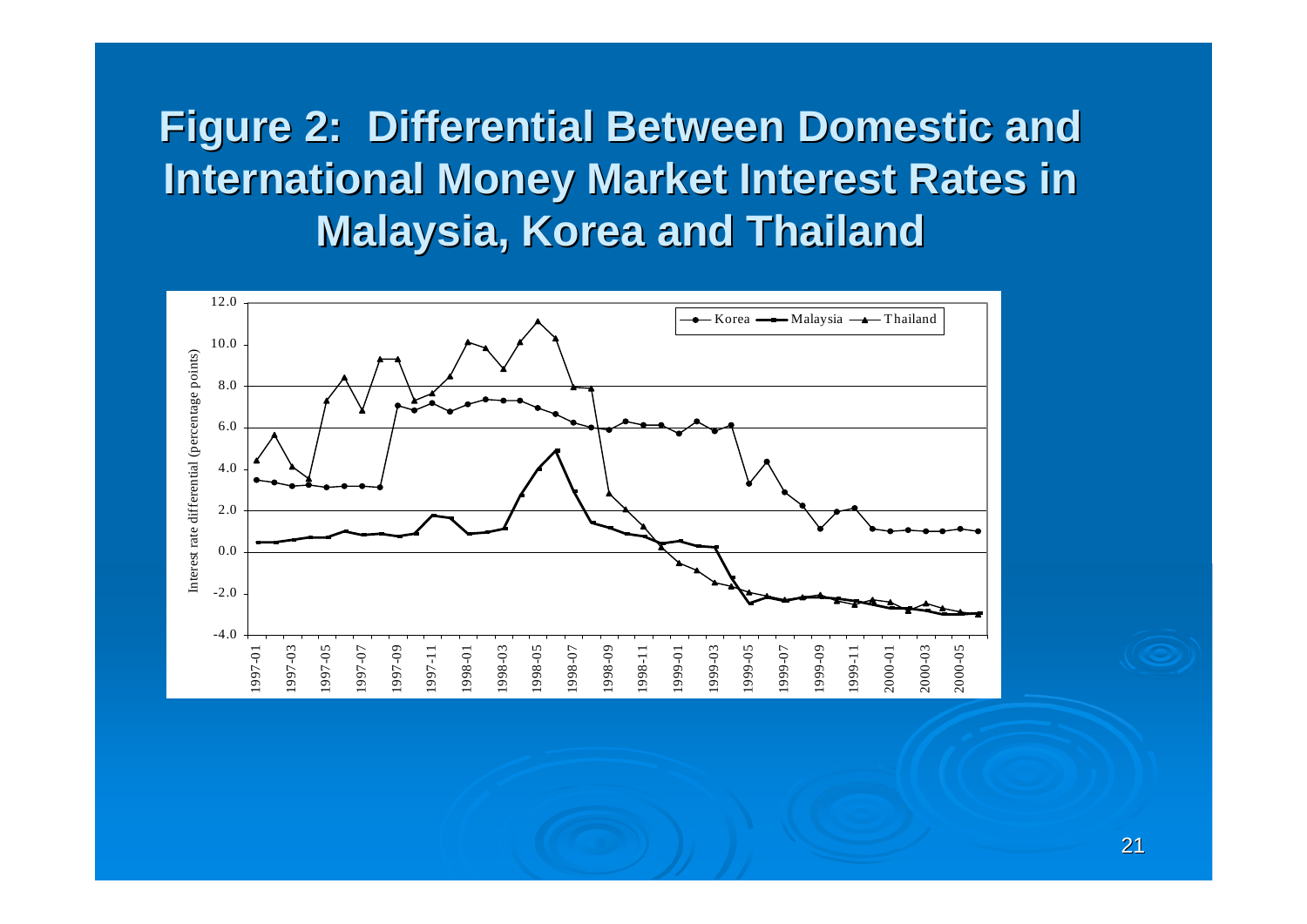$\triangleright$  The breathing space provided by capital controls, exchange rate stability and the resultant macroeconomic policy autonomy were instrumental in speedy implementation of banking and corporate restructuring.

 $\triangleright$  Unlike in Thailand, no contraction is real bank credit to the private sector (Figure 4)

 $\triangleright$  Banking restructuring in turn facilitated 'broad based' recovery.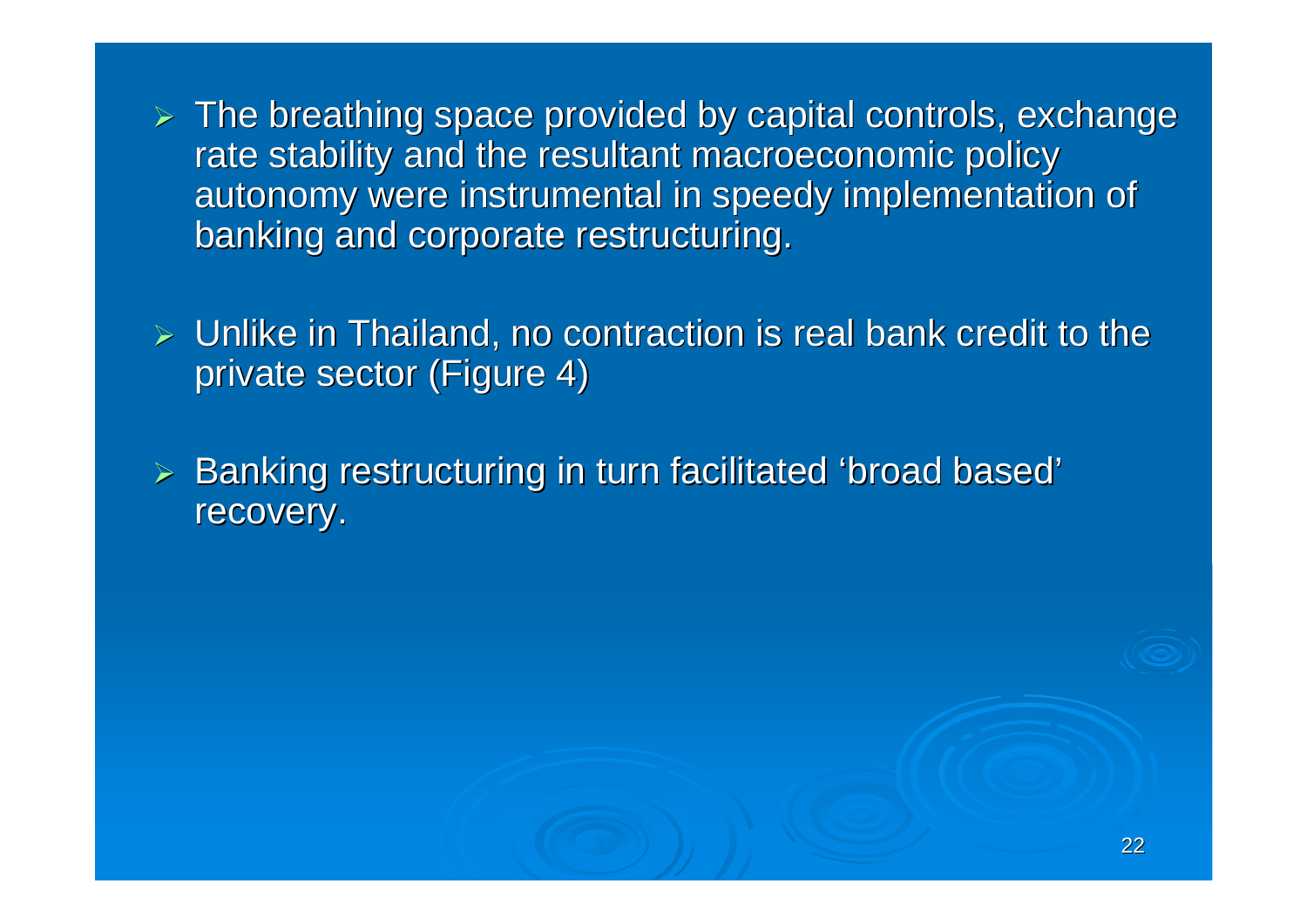### **Figure 4: Real Bank Credit to the Private Sector: Malaysia, Korea and Thailand, 1990 Malaysia, Korea and Thailand, 1990 -2006 (1990 =100) 2006 (1990 =100)**

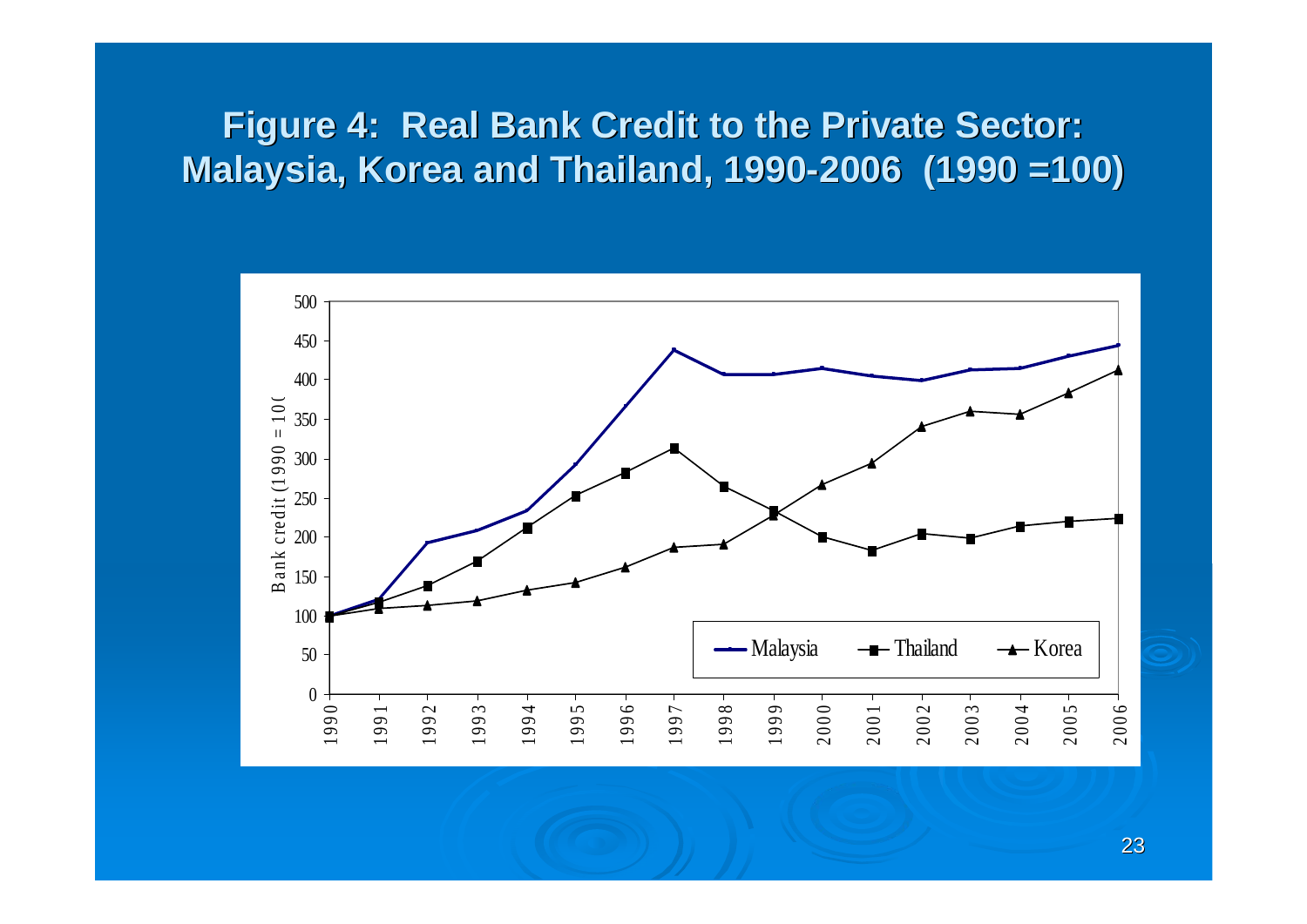## Growth Implications Growth Implications

- $\triangleright$  No evidence to suggest that capital controls have had an adverse impact on FDI flows (evidence is inconclusive at best).
- $\triangleright$  No evidence to suggest that portfolio investors would shun Malaysia for ever as a punishment for its recalcitrant act.
- $\triangleright$  There is anecdotal evidence of 'inappropriate' rescue operations of banks and corporations, but one can argue that economic gains associated with speed recovery (and more importantly avoiding economic collapse) might have compensated for the alleged efficiency costs.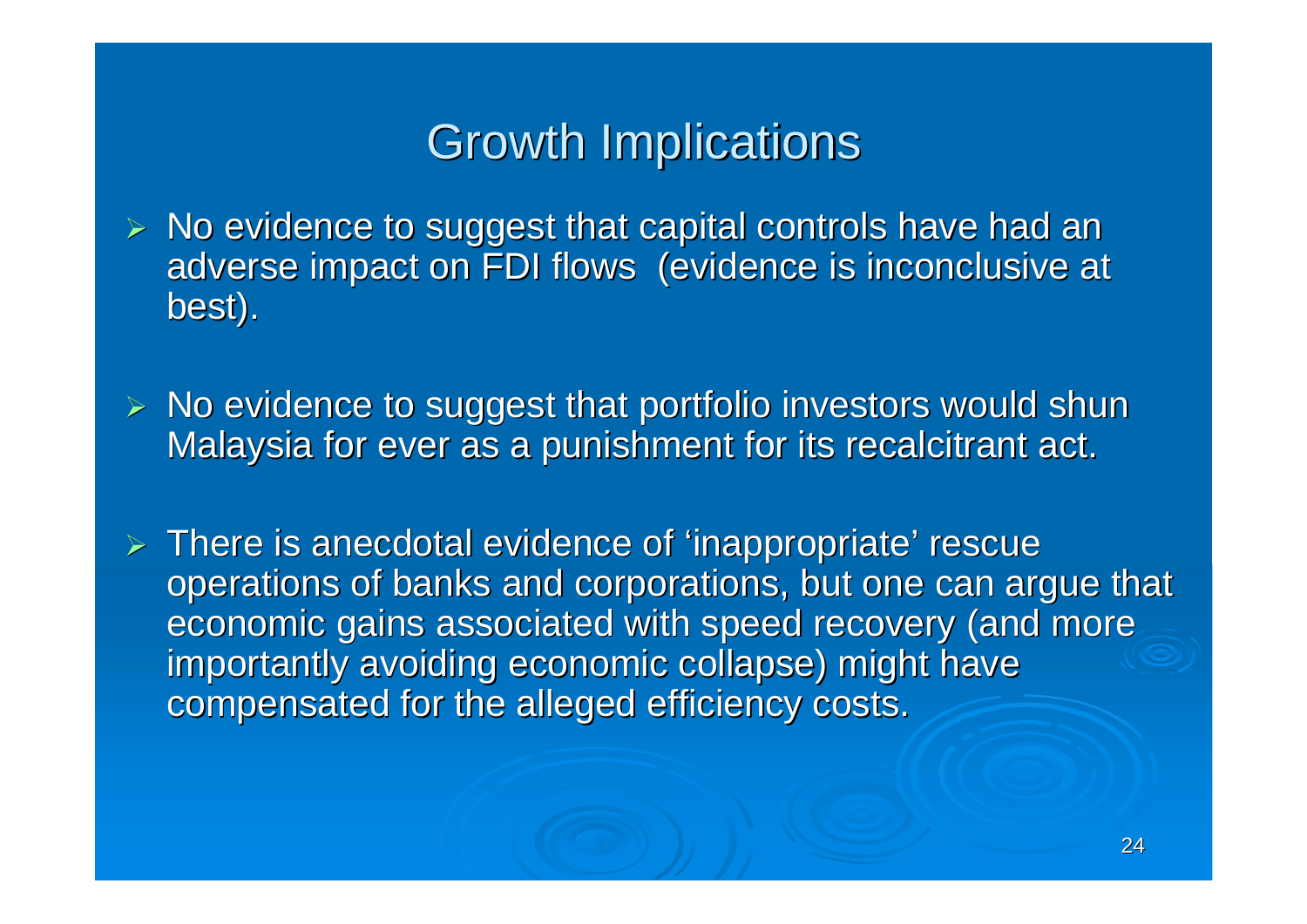#### **7Concluding Remarks Concluding Remarks**

The 'Malaysian experiment' has demonstrated that carefully designed<br>temporary capital controls can provide policy makers with beathing<br>space in crisis resolution through the standard Keynesian therapy

However, other countries should not treat Malaysia's radical policy choice as a 'ready-made' alternative to the conventional IMF recipe. A number of factors specific to Malaysia may have conditioned the actual outcome — a well disciplined banking system, a competent central bank, strong leadership.

Capital controls are justified only as emergency measures. Capital account<br>liberalisation is the ultimate destination in the process of gaining<br>economic maturity through global integration.

But, some prudential regulation of foreign-currency denominated bank<br>borrowing and of short term capital inflows are desirable until the<br>domestic financial system gain maturity.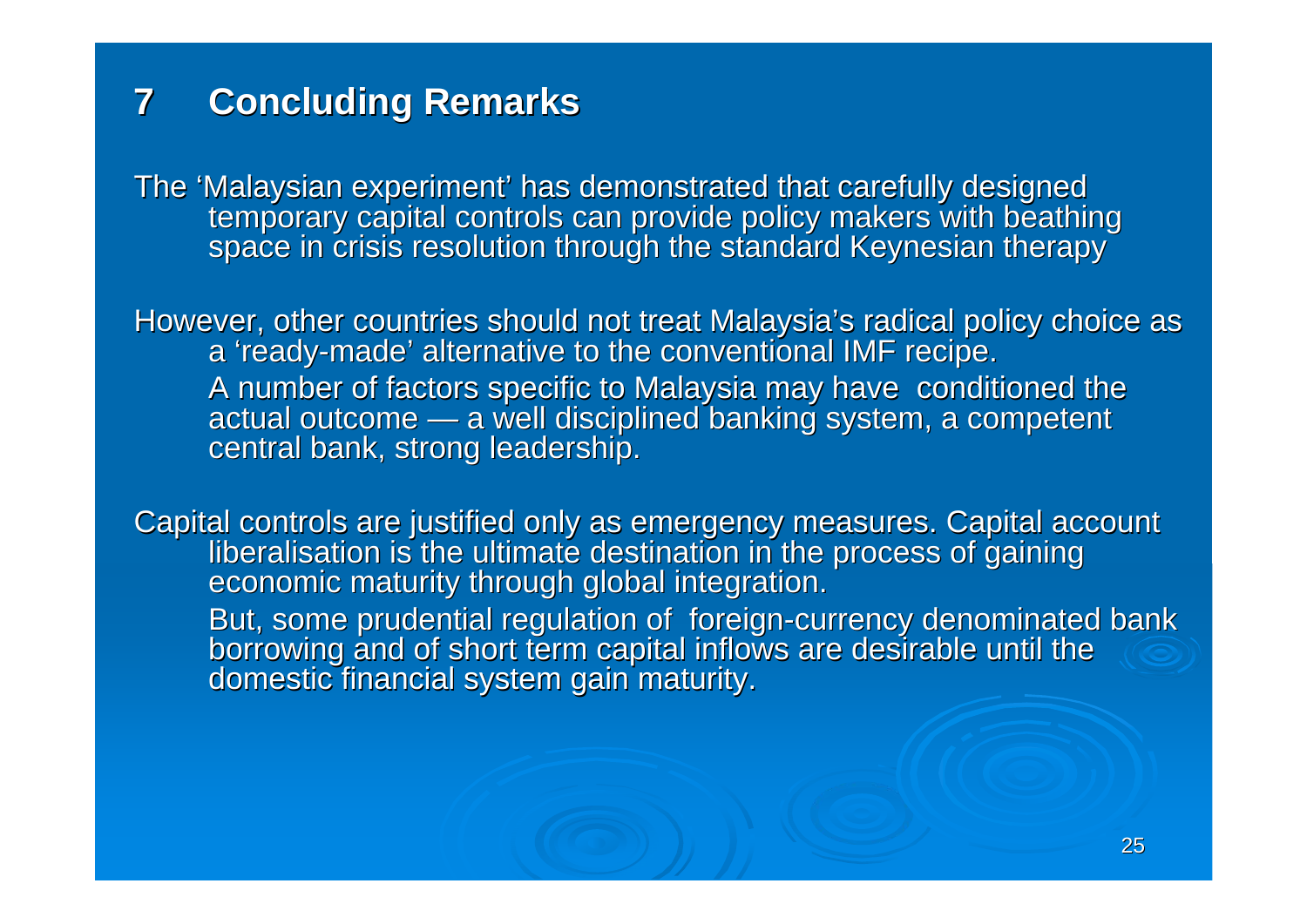#### Reference

- ¾Athukorala, Prema-chandra (2002), *Crisis and Recovery in Malaysia: The Role of Capital Controls* (2nd Edn). Cheltenham: Edward Elgar.
- $\triangleright$  Athukorala, Prema-chandra and Peter G. Warr (2002), 'Vulnerability to a Currency Crisis: Lessons from the Asian Experience', *World Economy*,  $25(1), 33-57.$
- ¾Cooper, Richard N. (1999), 'Should Capital Controls be Banished?  $\epsilon$ ,*Brooking Papers on Economic Activity Brooking Papers on Economic Activity*. 1 (1999), 89 . 1 (1999), 89-141.
- ¾Corden, W Max. (2003), *Too Sensational: On the Choice of Exchange Rate Regimes. Cambridge Mass: MIT Press.*
- ¾Dornbusch, Rudigar (2003) 'Malysia's Crisis: Was it Different?', in *Preventing Currency Crises in Emerging Markets* edited by Sebastian Edwards and Jeffrey A. Frankel, pp 441-455. Chicago: Chicago **University Press.**